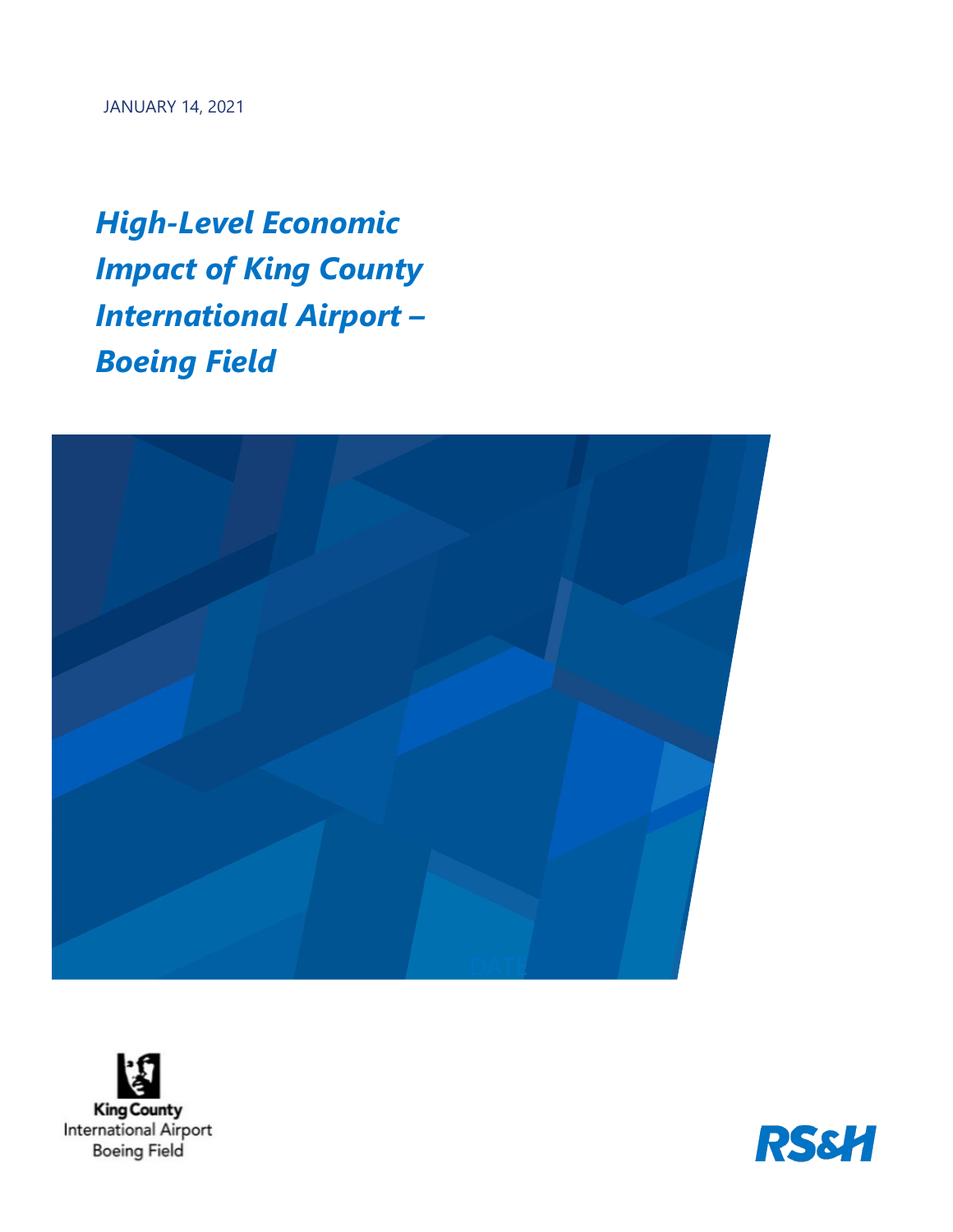# **TABLE OF CONTENTS**

| 2   |  |
|-----|--|
| 3   |  |
| 4   |  |
|     |  |
| 4.2 |  |
|     |  |
| 5   |  |
| 6   |  |
|     |  |
|     |  |

# **LIST OF TABLES**

# **LIST OF FIGURES**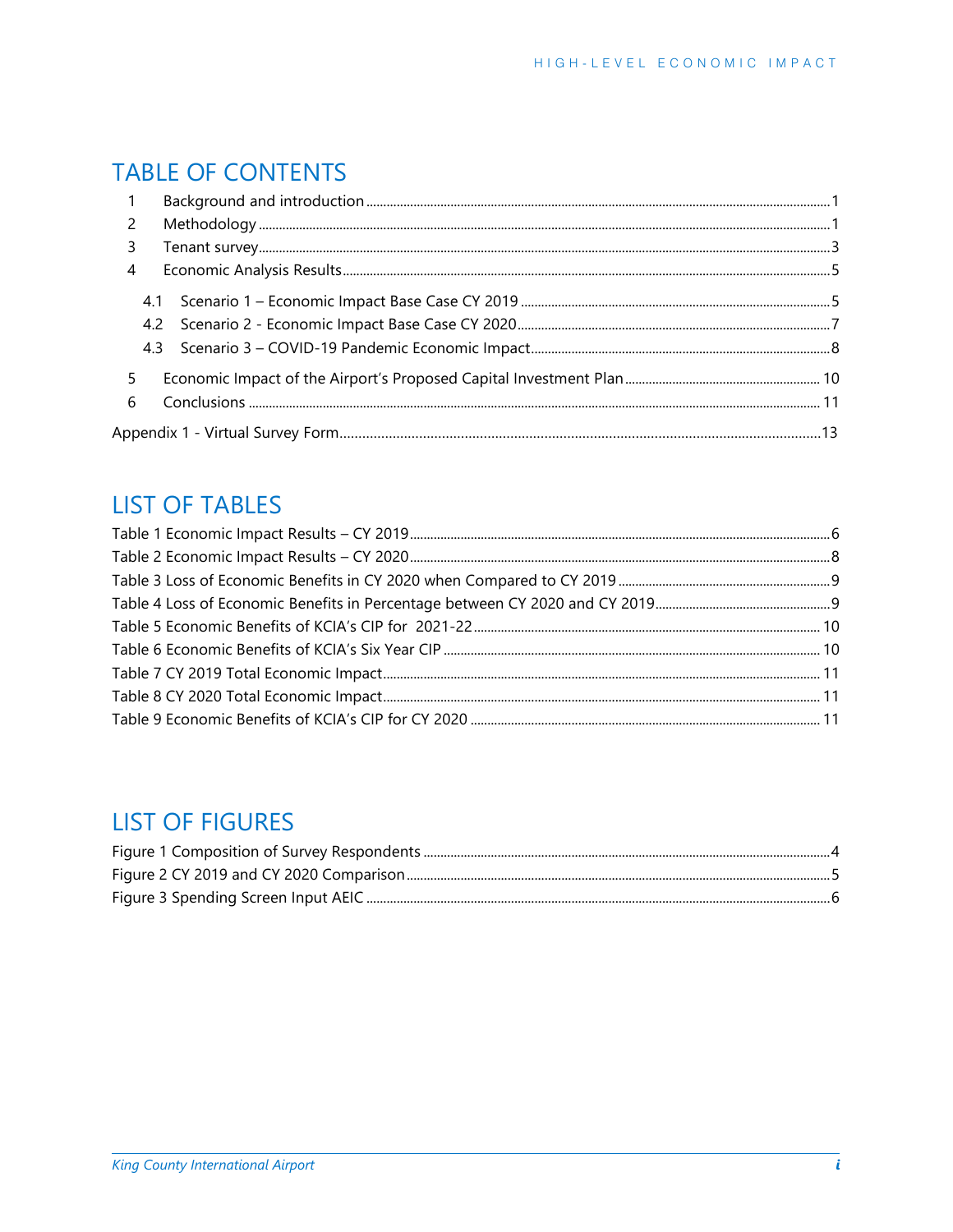## <span id="page-2-0"></span>1 BACKGROUND AND INTRODUCTION

King County International Airport – Boeing Field (KCIA or the Airport) is a major aviation service provider to the Seattle region and generates many benefits to the economy of King, Pierce and Snohomish Counties and the region by providing employment, sales, aiding business opportunities, and supporting commercial relations. The people and firms that benefit from the day-to-day operations of the Airport include business and leisure travelers as well as corporate firms such as Boeing, United Parcel Service (UPS), and others that require and use the airport for their business operations. Other economic beneficiaries of the airport are commercial, manufacturing, and industrial employers who use the Airport to receive and send their shipments, and local businesses such as retail, hotels, restaurants, and tourism who benefit from the arriving passengers as visitors to the region.

RS&H, Inc. was tasked by KCIA to conduct a high-level economic impact analysis at the airport and how it effects King County and the surrounding region. The analysis identified and compared the economic impact between calendar years 2019 and 2020 to understand how the COVID-19 pandemic affected the local economy. In addition, the analysis evaluated the upcoming 2021-22 biennium and six-year capital improvement plan (CIP) budgets and their direct economic impact to the surrounding community. Understanding KCIA's CIP will help airport leaders better understand the economic value the airport has, and the investments being made within the community.

It must be noted that the intent of the Airport to conduct the study is to estimate the economic impact of KCIA at a high-level and not to undertake a full and complete economic impact analysis of KCIA which would entail a more elaborate scope of work, the need for an extensive survey of all airport tenants, the use of a sophisticated economic impact model software and detailed analysis of key economic indicators.

## <span id="page-2-1"></span>2 METHODOLOGY

The following paragraphs describe the economic impact that KCIA has in King County and its surrounding region using calendar year (CY) 2019 as a baseline. The analysis will also attempt to determine the Airport's CY 2020 impact considering the effect of the COVID-19 pandemic on the economy. This analysis will also analyze the economic impact KCIA's 2021-2022 biennial and six-year CIP will have toward the recovery of the local and regional economy.

To determine the economic impact the RS&H Team used the latest version of Washington State's Online Aviation Economic Impact Calculator (the AEIC or Calculator). The AEIC estimates the economic impact within each of the following three activity groups:

- » On Airport: Employment and economic activity initiated within KCIA, this includes all activities generated by the Airport, its tenants and others including for example: airport administration and operation activities, terminal services to passengers, terminal concessionaires, air carriers, air cargo operators, fixed base operators, and all on-airport tenants or through the fence operator activities.
- » Temporary Construction: Jobs and economic activity generated specifically by capital projects developed by the airport and its tenants at KCIA.
- » Visitor Spending: Jobs and economic activity generated by the spending of visitors that use the Airport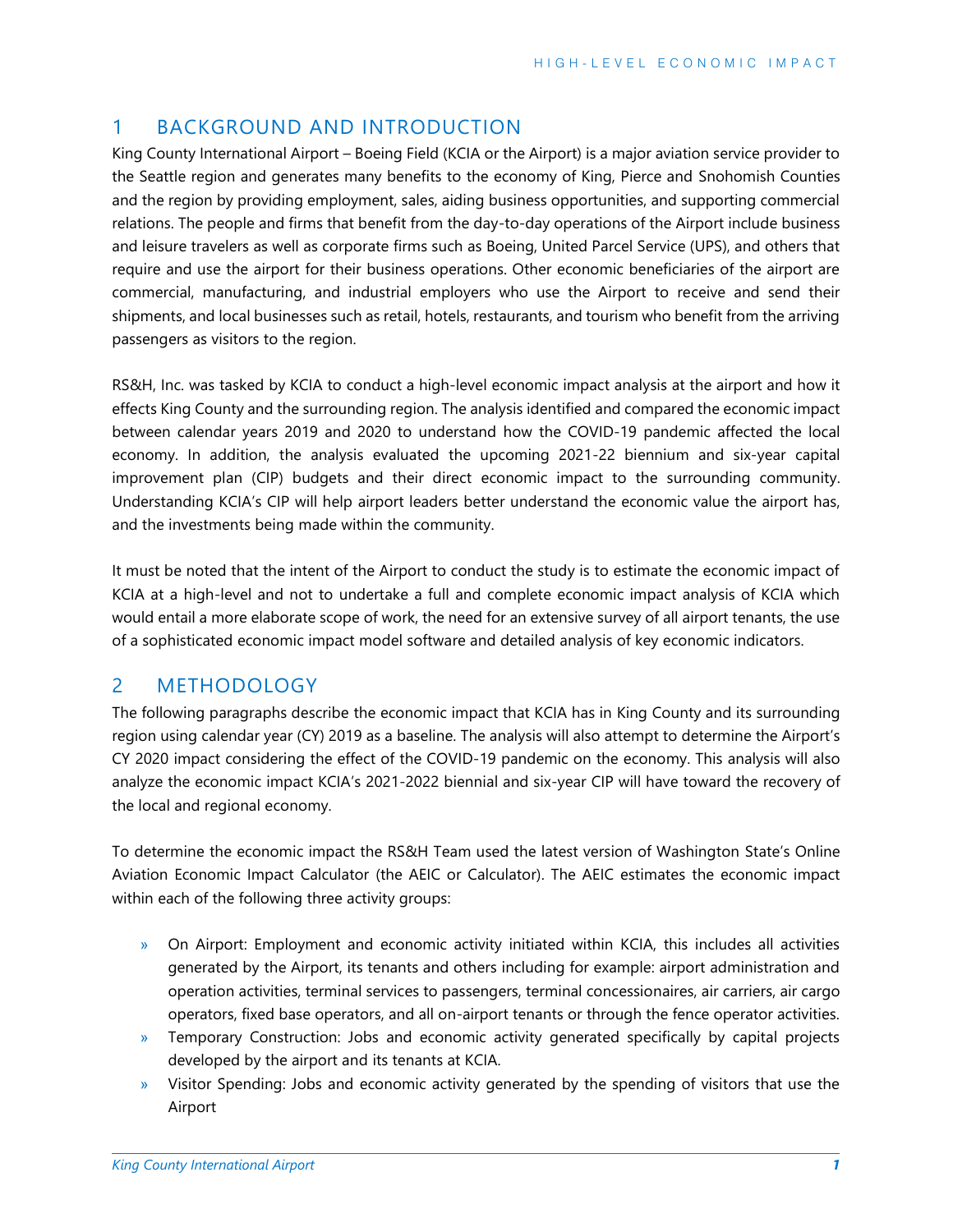For each of the above activity groups the AEIC computes economic values associated with the following indicators:

- » Jobs: This includes the number of full-time and part jobs generated by each activity group
- » Labor Income: This includes wages paid to workers employed in each of the activity groups
- » Value Added: Includes contribution to the Gross Regional Product, Gross State Product or Gross Domestic Product
- » Business Revenues: Includes the value of goods sold, value of services sold, spending, operating budgets for aviation-dependent government agencies, and other business revenues generated by each activity group.

Economic impact considers not only the impact of the abovementioned economic values that are directly generated by the three activity groups (direct impacts), but also economic values indirectly generated by the suppliers to each activity group (supplier impacts) and those values generated by the multiplier effect caused by the re-spending of income and revenues that are induced because of the Airports direct and indirect effects for all activity groups (income re-spending impacts). The Airport's total economic impact as established in the AIEC is the sum of the direct, supplier, and income re-spending impacts.

The base data used in the AIEC to establish the various economic impacts is from 2018. The Calculator allows the user to update this data, thereby letting the user generate results for subsequent years or allowing it to determine the economic impacts through a change of key economic indexes and data such as employment, visitor spending, the airport's annual capital investments and operational budgets, passenger enplanements and aircraft operations. Considering the capabilities of the AEIC and to achieve the objectives of the study, the RS&H Team established the following economic analysis scenarios:

- Scenario 1 Base Case CY 2019: Under this scenario the Team updated the number of enplanements, general aviation operations, the airport's annual capital and operational budgets, visitor spending, and employment in the AEIC using KCIA provided information and employment information gathered from a survey conducted of airport tenants and information gathered from documented sources.
- Scenario 2 Base Cases CY 2020: Under this scenario the Team updated the number of enplanements, general aviation operations, the Airport's annual capital and operational budgets, visitor spending, and employment in the AEIC using KCIA provided information and employment information gathered from a survey conducted of airport tenants and other data collected from documented sources. Annual enplaned passengers and general aviation operations were estimated by extrapolating the six-month actual data provided by the Airport staff considering local and regional traffic trends for the past five months.
- Scenario 3 COVID-19 Pandemic Economic Impact: This scenario analyzes and compares the results of Scenario 2 against the results of Scenario 1 in an attempt to establish the impact of the pandemic and the various economic benefits generated by the Airport in the economy of King, Pierce and Snohomish Counties and the region.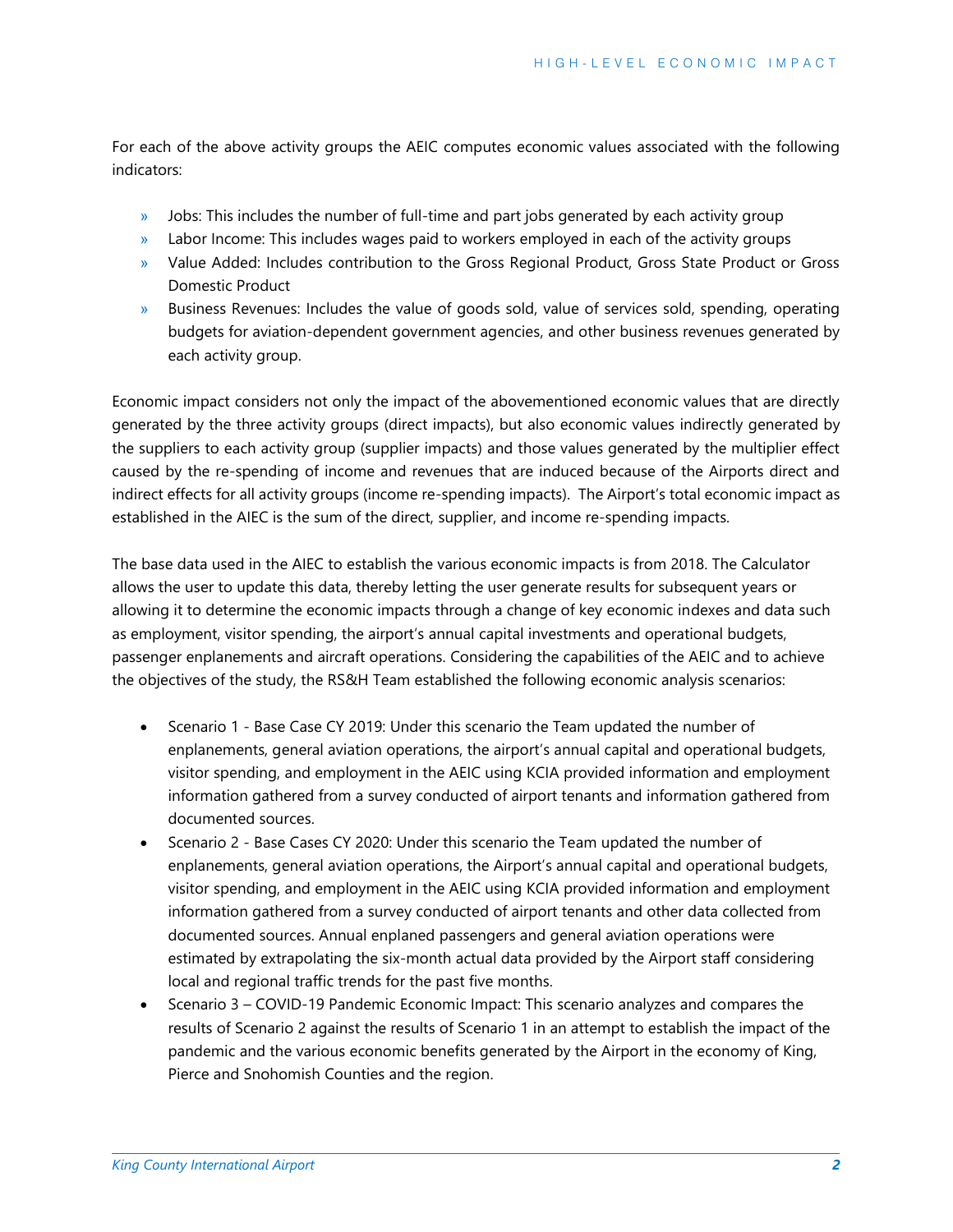• Scenario 4 and 5 – Proposed CIP: These scenarios analyzes the 2021-22 biennial and six-year capital budget. To avoid confusion between existing and future economic results. This scenario has been separated from the previous mentioned and placed in **Section 5** of this report.

## <span id="page-4-0"></span>3 TENANT SURVEY

The RS&H Team developed an on-line survey of the Airport's major tenants in an effort to gather relevant economic information that would be used as input to the AEIC. The survey link and the instructions on its use was sent to all airport tenants. **Appendix 1** shows a copy of the virtual survey form used.

The Airport currently has twenty-five ground leases of which seventeen are with private tenants and eight are with government agencies. Additional airport tenants include fifty business and forty-five private citizens that rent a total of ninety-eight hangars. Currently the airport has six vacant hangars some of which might be occupied in the coming months as the airport staff is in negotiations with a couple of new potential tenants.

Forty-nine (49) responses to the survey were received, of a total of one hundred forty-five (145) tenants, representing a 33.8 percent response rate. Of the forty-nine responses, ten were incomplete or duplicate leaving thirty-nine surveys being valid responses. For confidentiality reasons the results of the surveys were consolidated such that no information that was provided could be traced back to any of the respondents. Considering that the main purpose of the survey was to provide input information to the AEIC for CY2019 and CY2020 and only about a third of tenants responded, the RS&H Team used additional information available from other various sources to extrapolate the data that is required by the AEIC. This included special consideration of information available about The Boeing Company, considering that it is a major tenant at KCIA which didn't respond to the survey and reported in 2018 that it employed over 6,000 people at its facility at KCIA. **Figure 1** shows the composition of the type respondents that participated in the survey. It must be noted that only information provided by non-private tenants was used for the analysis.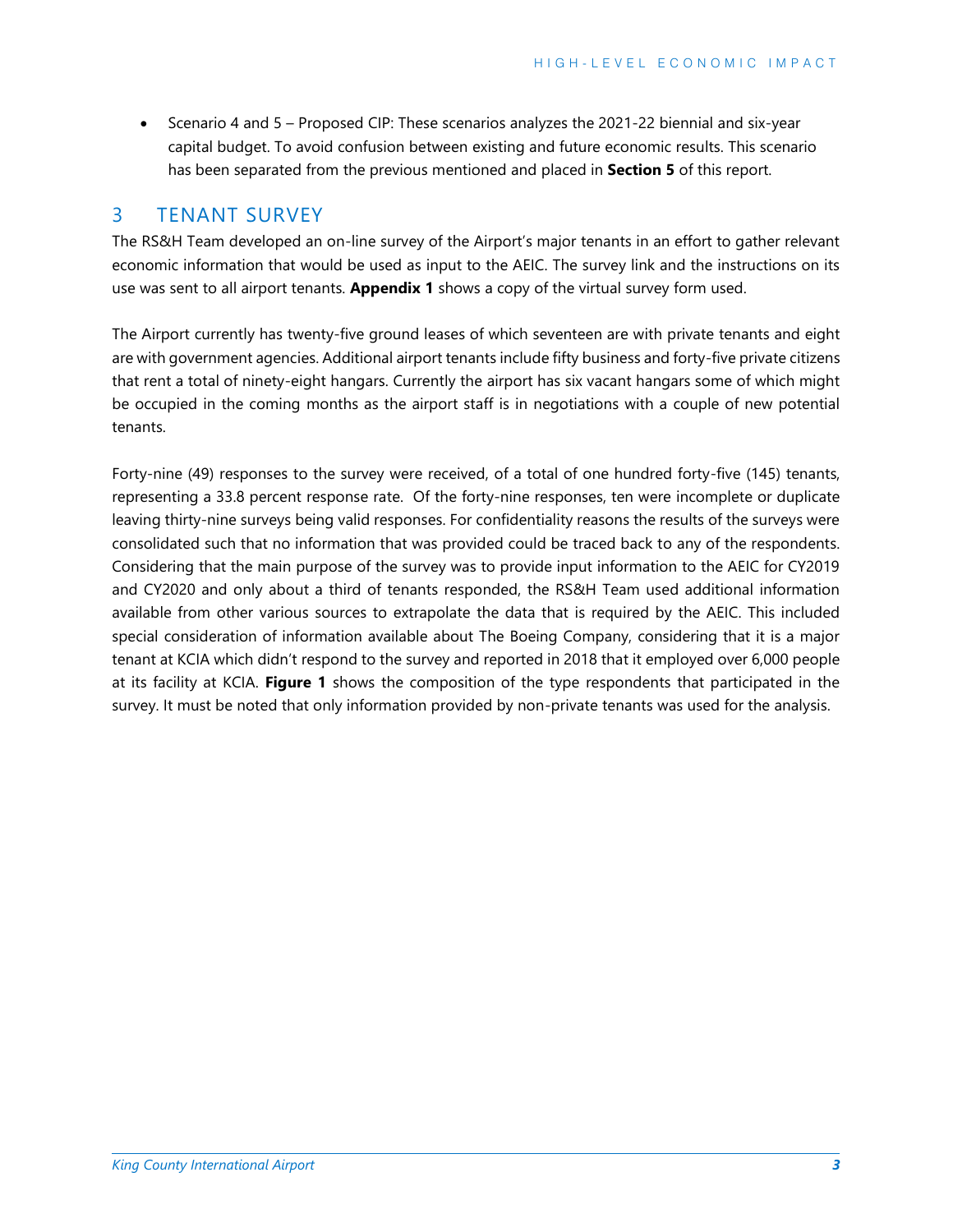

*Source: Airport Survey, 2020*

**Figure 2** compares the response from the survey on the number of full and part time employees that work for a variety of business at the Airport. Results show an 8.4 percent reduction in the number of jobs at KCIA from the thirteen business that responded to the survey. This number also includes the number of people employed by the Airport.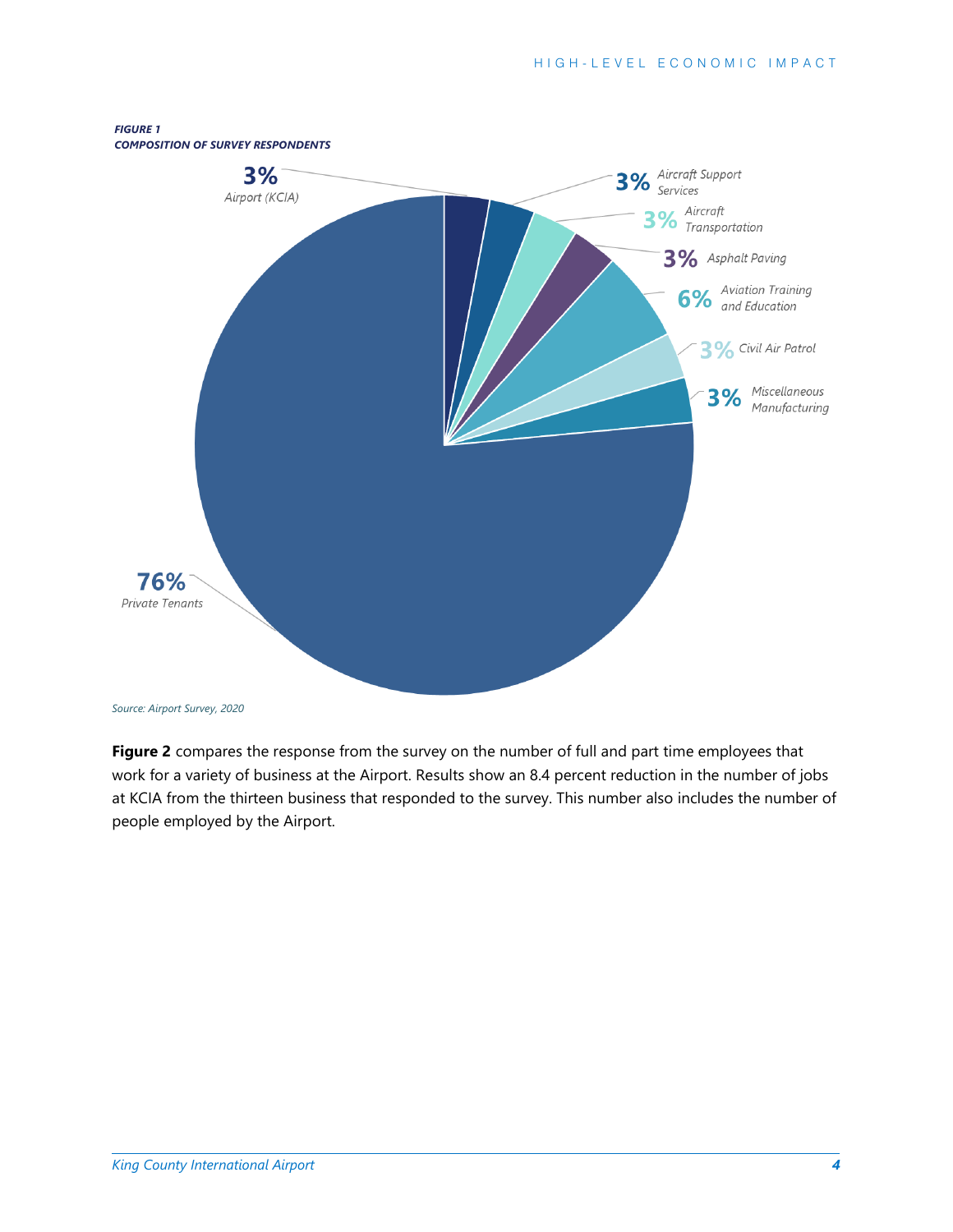

<span id="page-6-0"></span>*Source: Airport Survey, 2020*

## 4 ECONOMIC ANALYSIS RESULTS

As previously indicated, the economic impact analysis for KCIA considered the following three analysis scenarios:

- Scenario 1 Economic Impact Base Case CY 2019
- Scenario 2 Economic Impact Base Case CY 2020:
- Scenario 3 COVID-19 Pandemic Economic Impact:

## <span id="page-6-1"></span>4.1 Scenario 1 – Economic Impact Base Case CY 2019

Under this scenario the Team updated the number of enplanements, general aviation operations, the airport's annual capital and operational budgets, visitor spending, and employment in the AEIC using KCIA provided information and employment information gathered from a survey conducted of airport tenants and information gathered from documented sources for calendar year 2019.

**Figure 3** shows a copy of the Spending input screen tab from the AEIC for this scenario.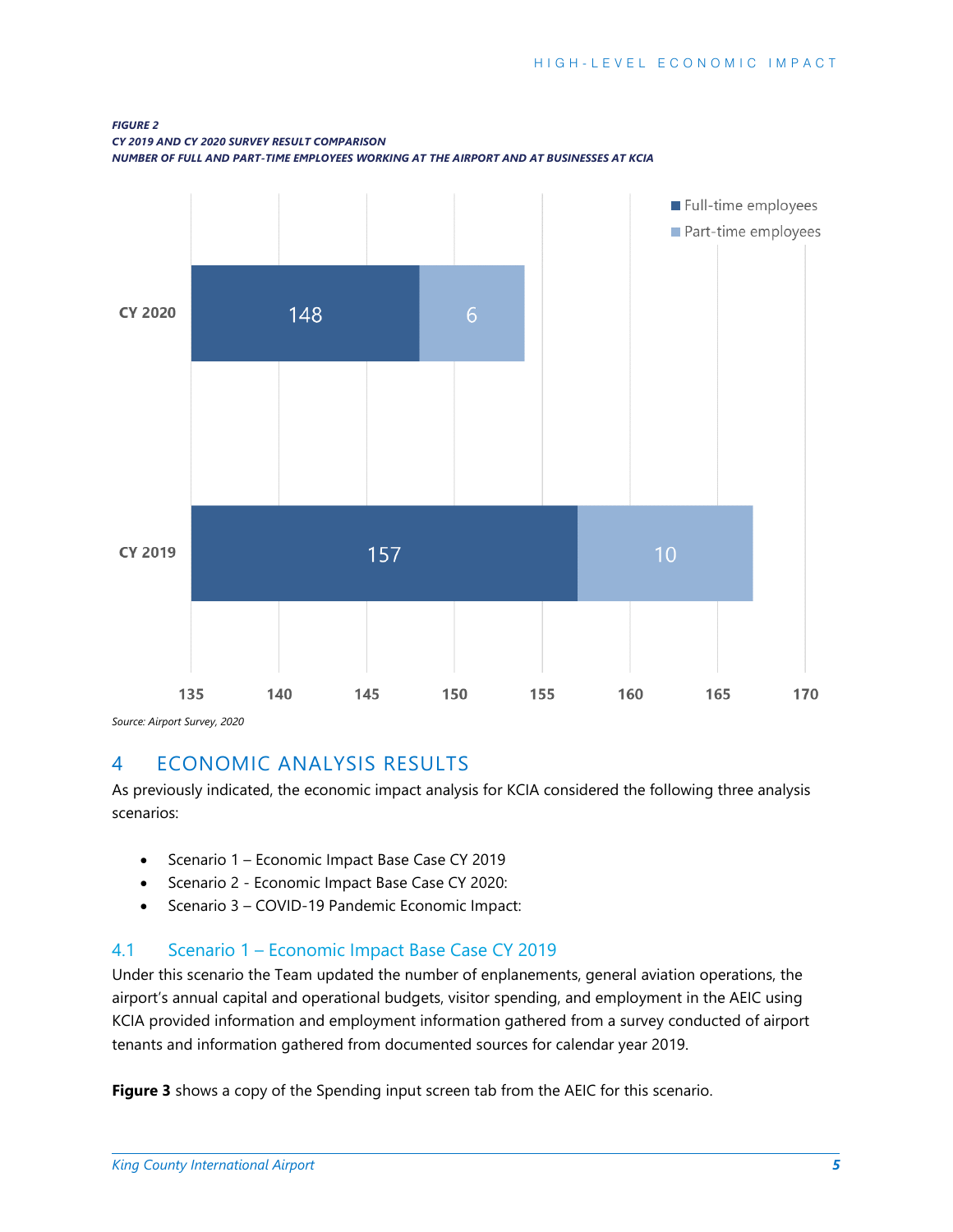#### *FIGURE 3*

*SPENDING SCREEN INPUT AEIC*

|                                              |                 |                         | <b>Baseline</b>                   | <b>Scenario</b> |                 |                 |
|----------------------------------------------|-----------------|-------------------------|-----------------------------------|-----------------|-----------------|-----------------|
| <b>Airport Capital Annual Budget</b>         |                 |                         | \$6,866,557                       |                 | \$11,487,607    |                 |
| <b>Airport Operational Annual Budget</b>     |                 |                         | \$17,049,128                      |                 | \$20,505,278    |                 |
| <b>Other On-Airport Capital Expenditures</b> |                 | \$0                     |                                   | \$0             |                 |                 |
| <b>COMMERCIAL</b>                            | <b>Baseline</b> | <b>Scenario</b>         | <b>GENERAL AVIATION</b>           |                 | <b>Baseline</b> | <b>Scenario</b> |
| # Enplanements (people)                      | 15,880          | 30.568                  | # Operations                      |                 | 145,213         | 149,316         |
| % Visitors                                   | 34.94           | 34.94                   | % Transient operations            |                 | 25.64           | 50.00           |
|                                              |                 |                         | Avg $#$ of people per operation   |                 | 4               | 4               |
| <b>Total Visitors</b>                        | 5,549           | 10,680                  | <b>Total Visitors</b>             |                 | 74,460          | 149,316         |
|                                              |                 |                         |                                   |                 |                 |                 |
|                                              |                 | <b>Visitor Spending</b> | $\odot$ Detail $\odot$ Total      |                 |                 |                 |
| <b>COMMERCIAL</b>                            | <b>Baseline</b> | <b>Scenario</b>         | <b>GENERAL AVIATION</b>           |                 | <b>Baseline</b> | <b>Scenario</b> |
| Lodging \$ per trip                          | \$244           | \$258                   | Lodging \$ per trip               |                 | \$225           | \$238           |
| Restaurant/bar \$ per trip                   | \$245           | \$258                   | Restaurant/bar \$ per trip        |                 | \$226           | \$239           |
| Local transportation \$ per trip             | \$127           | \$134                   | Local transportation \$ per trip  |                 | \$117           | \$123           |
| Retail \$ per trip                           | \$163           | \$172                   | Retail \$ per trip                |                 | \$150           | \$158           |
| Entertainment \$ per trip                    | \$97            | \$103                   | Entertainment \$ per trip         |                 | \$90            | \$95            |
| Total spending \$ per trip                   | \$876           | \$925                   | <b>Total spending \$ per trip</b> |                 | \$808           | \$853           |

*Source: WSDOT Airport Economic Impact Calculator (AEIC) and RS&H, Inc.* 

## **Table 1** presents the total economic impact results generated by the AEIC for this scenario for CY 2019.

#### *TABLE 1 ECONOMIC IMPACT RESULTS – CY 2019*

|              | <b>Impact Type</b>                  | <b>Jobs</b> | Labor Income (\$) | <b>Value Added (\$)</b> | <b>Business Revenues (\$)</b> |
|--------------|-------------------------------------|-------------|-------------------|-------------------------|-------------------------------|
| v            | <b>Direct Impact</b>                | 7,963       | \$757,492,000     | \$889,237,000           | \$1,528,792,000               |
|              | On-Airport                          | 6,705       | \$703,699,000     | \$801,385,000           | \$1,396,840,000               |
|              | Temporary Construction              | 65          | \$4,925,000       | \$6,672,000             | \$11,488,000                  |
|              | Visitor Spending                    | 1,193       | \$48,869,000      | \$81,180,000            | \$120,465,000                 |
| $\checkmark$ | <b>Supplier (Indirect) Impact</b>   | 4,998       | \$245,061,000     | \$359,232,000           | \$660,299,000                 |
|              | On-Airport                          | 4,685       | \$230,403,000     | \$333,666,000           | \$610,990,000                 |
|              | Temporary Construction              | 20          | \$1,189,000       | \$1,998,000             | \$4,052,000                   |
|              | Visitor Spending                    | 293         | \$13,467,000      | \$23,569,000            | \$45,258,000                  |
| $\checkmark$ | Income Re-spending (Induced) Impact | 5,451       | \$238,695,000     | \$441,372,000           | \$781,747,000                 |
|              | On-Airport                          | 5,095       | \$223,097,000     | \$412,522,000           | \$730,660,000                 |
|              | <b>Temporary Construction</b>       | 32          | \$1,453,000       | \$2,689,000             | \$4,763,000                   |
|              | Visitor Spending                    | 324         | \$14,144,000      | \$26,160,000            | \$46,324,000                  |
| $\checkmark$ | <b>Total Impact</b>                 | 18,412      | \$1,241,248,000   | \$1,689,840,000         | \$2,970,838,000               |
|              | On-Airport                          | 16,485      | \$1,157,197,000   | \$1,547,574,000         | \$2,738,489,000               |
|              | Temporary Construction              | 117         | \$7,567,000       | \$11,357,000            | \$20,301,000                  |
|              | Visitor Spending                    | 1,810       | \$76,483,000      | \$130,908,000           | \$212,049,000                 |

*Source: WSDOT Airport Economic Impact Calculator (AEIC) and RS&H, Inc. Analysis*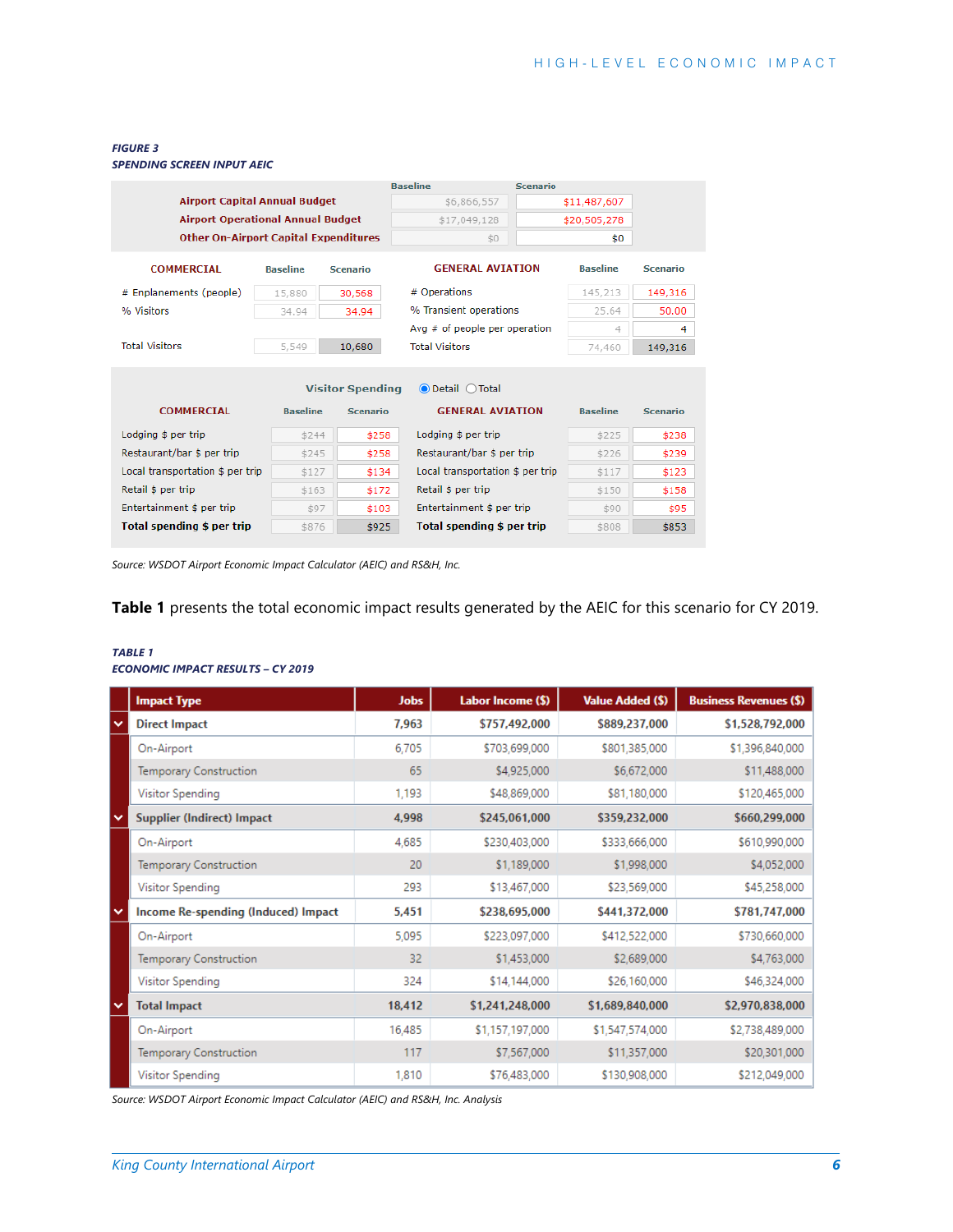## <span id="page-8-0"></span>4.2 Scenario 2 - Economic Impact Base Case CY 2020

Under this scenario the Team updated the number of enplanements, general aviation operations, the Airport's annual capital and operational budgets, visitor spending, and employment used in the AEIC by using KCIA provided information and employment information gathered from the survey conducted of airport tenants and other data collected from documented sources for calendar year 2020. Enplaned passengers and general aviation operations data was provided by KCIA for the first six months of calendar year 2020. Annual passenger and operations volumes were estimated by extrapolating the six-month data considering local and regional traffic trends for the past five months.

**Figure 4** shows a copy of the spending input screen tab from the AEIC for this scenario incorporating information provided by the Airport for CY 2020.

#### *FIGURE 4*

*SPENDING SCREEN INPUT TO AEIC CY 2020*

|                                              |                 | <b>Baseline</b>         | <b>Scenario</b>                  |              |                 |                 |
|----------------------------------------------|-----------------|-------------------------|----------------------------------|--------------|-----------------|-----------------|
| <b>Airport Capital Annual Budget</b>         |                 |                         | \$6,866,557                      |              | \$10,079,695    |                 |
| <b>Airport Operational Annual Budget</b>     |                 |                         | \$17,049,128                     | \$21,405,408 |                 |                 |
| <b>Other On-Airport Capital Expenditures</b> |                 |                         | \$0                              |              | \$0             |                 |
|                                              |                 |                         |                                  |              |                 |                 |
| <b>COMMERCIAL</b>                            | <b>Baseline</b> | <b>Scenario</b>         | <b>GENERAL AVIATION</b>          |              | <b>Baseline</b> | <b>Scenario</b> |
| # Enplanements (people)                      | 15,880          | 10,744                  | # Operations                     |              | 145,213         | 91,850          |
| % Visitors                                   | 34.94           | 34.94                   | % Transient operations           |              | 25.64           | 50.00           |
|                                              |                 |                         | Avg $#$ of people per operation  |              | 4               | 4               |
| <b>Total Visitors</b>                        | 5,549           | 3,754                   | <b>Total Visitors</b>            |              | 74,460          | 91,850          |
|                                              |                 |                         |                                  |              |                 |                 |
|                                              |                 | <b>Visitor Spending</b> | <b>O</b> Detail ○ Total          |              |                 |                 |
| <b>COMMERCIAL</b>                            | <b>Baseline</b> | <b>Scenario</b>         | <b>GENERAL AVIATION</b>          |              | <b>Baseline</b> | <b>Scenario</b> |
|                                              |                 |                         |                                  |              |                 |                 |
| Lodging \$ per trip                          | \$244           | \$258                   | Lodging \$ per trip              |              | \$225           | \$238           |
| Restaurant/bar \$ per trip                   | \$245           | \$258                   | Restaurant/bar \$ per trip       |              | \$226           | \$239           |
| Local transportation \$ per trip             | \$127           | \$134                   | Local transportation \$ per trip |              | \$117           | \$123           |
| Retail \$ per trip                           | \$163           | \$172                   | Retail \$ per trip               |              | \$150           | \$158           |
| Entertainment \$ per trip                    | \$97            | \$103                   | Entertainment \$ per trip        |              | \$90            | \$95            |
| Total spending \$ per trip                   |                 |                         |                                  |              |                 |                 |

*Source: WSDOT Airport Economic Impact Calculator (AEIC) and RS&H, Inc. Analysis* 

**Table 2** presents the total economic impact results generated by the AEIC for CY 2020.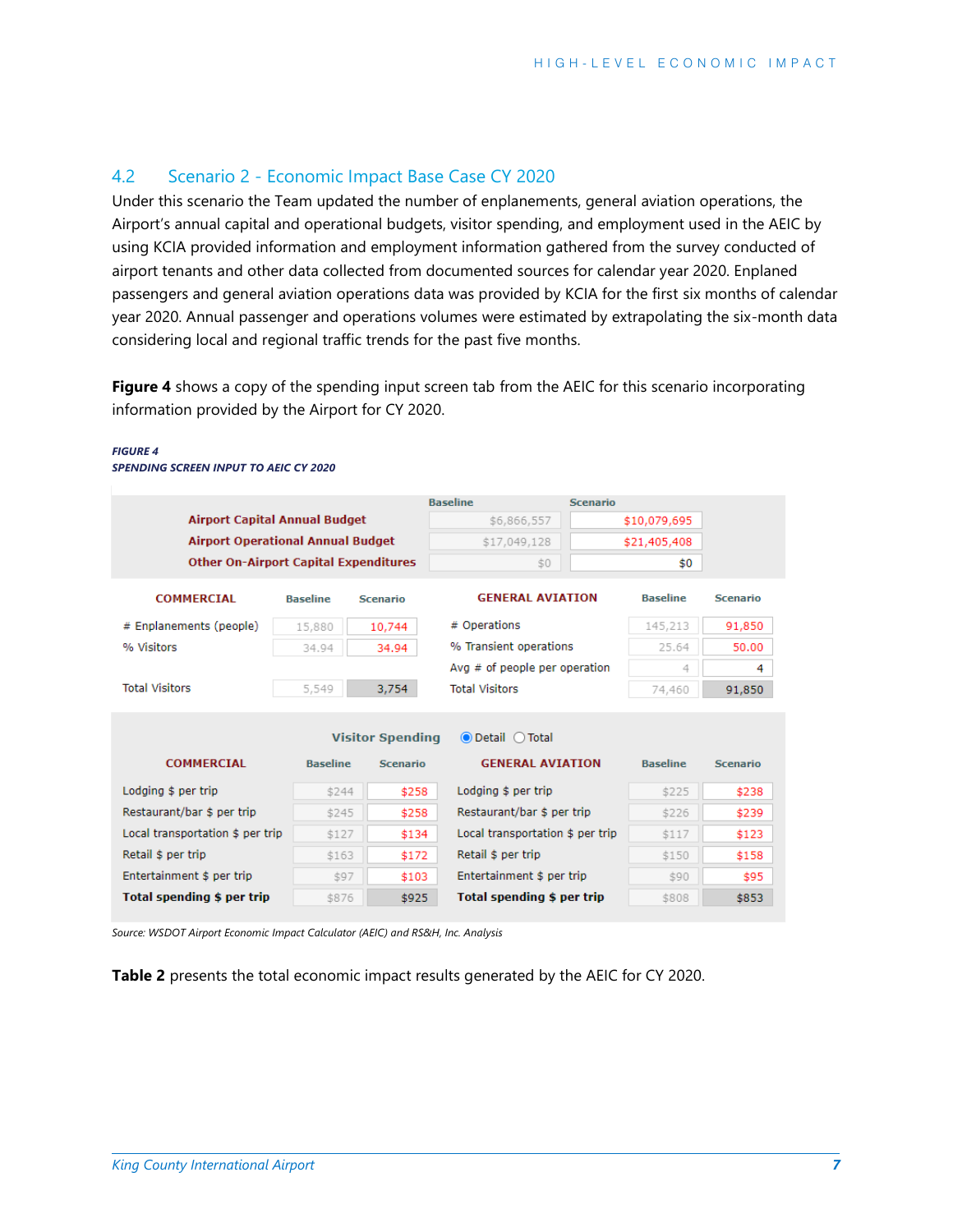#### *TABLE 2*

|              | <b>Impact Type</b>                  | <b>Jobs</b> | Labor Income (\$) | <b>Value Added (\$)</b> | <b>Business Revenues (\$)</b> |
|--------------|-------------------------------------|-------------|-------------------|-------------------------|-------------------------------|
| $\checkmark$ | <b>Direct Impact</b>                | 6,838       | \$672,552,000     | \$786,586,000           | \$1,358,389,000               |
|              | On-Airport                          | 6,070       | \$639,096,000     | \$732,335,000           | \$1,276,492,000               |
|              | Temporary Construction              | 57          | \$4,321,000       | \$5,854,000             | \$10,080,000                  |
|              | Visitor Spending                    | 711         | \$29,134,000      | \$48,397,000            | \$71,818,000                  |
| $\checkmark$ | Supplier (Indirect) Impact          | 4,454       | \$219,229,000     | \$320,358,000           | \$588,472,000                 |
|              | On-Airport                          | 4,261       | \$210,154,000     | \$304,554,000           | \$557,935,000                 |
|              | Temporary Construction              | 18          | \$1,043,000       | \$1,752,000             | \$3,554,000                   |
|              | Visitor Spending                    | 175         | \$8,028,000       | \$14,051,000            | \$26,982,000                  |
| $\checkmark$ | Income Re-spending (Induced) Impact | 4,859       | \$212,773,000     | \$393,438,000           | \$696,851,000                 |
|              | On-Airport                          | 4,637       | \$203,066,000     | \$375,483,000           | \$665,054,000                 |
|              | Temporary Construction              | 27          | \$1,277,000       | \$2,362,000             | \$4,180,000                   |
|              | Visitor Spending                    | 195         | \$8,432,000       | \$15,596,000            | \$27,615,000                  |
| $\checkmark$ | <b>Total Impact</b>                 | 16,151      | \$1,104,553,000   | \$1,500,381,000         | \$2,643,712,000               |
|              | On-Airport                          | 14,968      | \$1,052,318,000   | \$1,412,371,000         | \$2,499,482,000               |
|              | Temporary Construction              | 102         | \$6,641,000       | \$9,967,000             | \$17,813,000                  |
|              | Visitor Spending                    | 1,081       | \$45,596,000      | \$78,042,000            | \$126,414,000                 |

<span id="page-9-0"></span>*Source: WSDOT Airport Economic Impact Calculator (AEIC) and RS&H, Inc. Analysis*

## 4.3 Scenario 3 – COVID-19 Pandemic Economic Impact

This scenario analyzes and compares the results of Scenario 2 against the results of Scenario 1 as an approximation of the possible economic impact of the COVID-19 pandemic in King, Pierce and Snohomish Counties and the region. The comparison shows the reduction in key economic benefits of the Airport in the region.

**Table 3** presents the loss in economic benefits in dollars while **Table 4** shows the loss as a percentage of the CY 2019 benefits.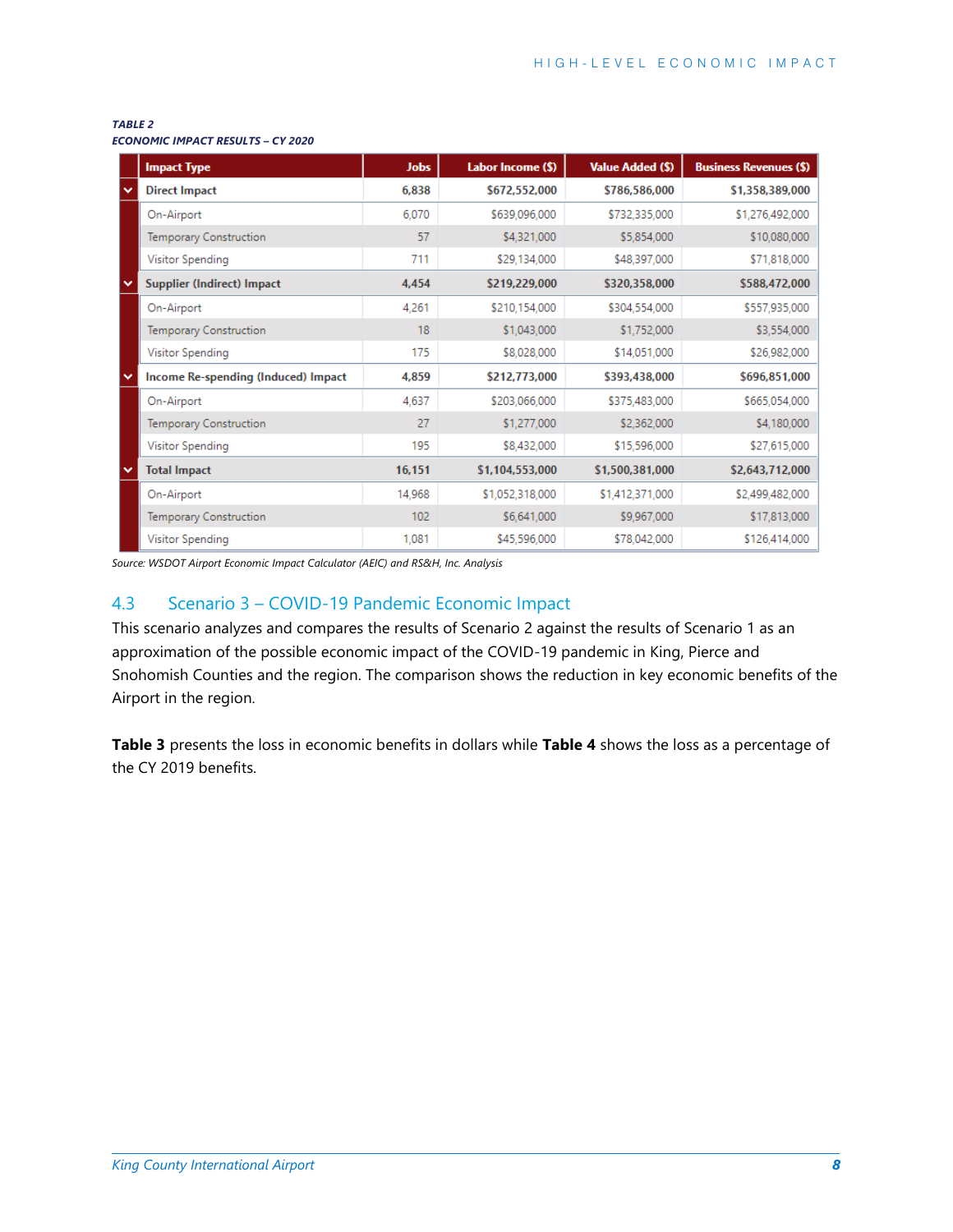#### *TABLE 3*

*LOSS OF ECONOMIC BENEFITS IN CY 2020 WHEN COMPARED TO CY 2019*

|                                     | <b>Jobs</b> | Labor Income (\$) | Value Added (\$)  | <b>Business Revenues (\$)</b> |
|-------------------------------------|-------------|-------------------|-------------------|-------------------------------|
| <b>Direct Impact</b>                | (1, 125)    | (\$84,942,000)    | (\$102, 651, 000) | (\$170,403,000)               |
| On-Airport                          | (635)       | (64, 603, 000)    | (69,050,000)      | (120, 348, 000)               |
| <b>Temporary Construction</b>       | (8)         | (604,000)         | (818,000)         | (1,408,000)                   |
| Visitor Spending                    | (482)       | (19, 735, 000)    | (32,783,000)      | (48, 647, 000)                |
| Supplier (Indirect) Impact          | (544)       | (\$25,834,000)    | (\$38,876,000)    | (\$71,829,000)                |
| On-Airport                          | (424)       | (20, 249, 000)    | (29, 112, 000)    | (53,055,000)                  |
| Temporary Construction              | (2)         | (146,000)         | (246,000)         | (498,000)                     |
| Visitor Spending                    | (118)       | (5,439,000)       | (9,518,000)       | (18, 276, 000)                |
| Income Re-spending (Induced) Impact | (592)       | (\$25,919,000)    | $(*47,930,000)$   | $(*84,898,000)$               |
| On-Airport                          | (458)       | (20,031,000)      | (37,039,000)      | (65,606,000)                  |
| <b>Temporary Construction</b>       | (5)         | (176,000)         | (327,000)         | (583,000)                     |
| Visitor Spending                    | (129)       | (5,712,000)       | (10, 564, 000)    | (18,709,000)                  |
| <b>Total Impact</b>                 | (2, 261)    | (\$136,695,000)   | (\$189, 457, 000) | (\$327,130,000)               |
| On-Airport                          | (1, 517)    | (104, 883, 000)   | (135, 201, 000)   | (239,009,000)                 |
| Temporary Construction              | (15)        | (926,000)         | (1,391,000)       | (2,489,000)                   |
| Visitor Spending                    | (729)       | (30,886,000)      | (52,865,000)      | (85, 632, 000)                |

*Source: WSDOT Airport Economic Impact Calculator (AEIC) and RS&H, Inc. Analysis*

#### *TABLE 4*

#### *LOSS OF ECONOMIC BENEFITS IN PERCENTAGE BETWEEN CY 2020 AND CY 2019*

|                                     | <b>Jobs</b> | Labor Income (\$) | Value Added (\$) | <b>Business Revenues (\$)</b> |
|-------------------------------------|-------------|-------------------|------------------|-------------------------------|
| <b>Direct Impact</b>                | $-14%$      | $-11%$            | $-12%$           | $-11%$                        |
| On-Airport                          | $-9%$       | $-9%$             | $-9%$            | $-9%$                         |
| <b>Temporary Construction</b>       | $-12%$      | $-12%$            | $-12%$           | $-12%$                        |
| Visitor Spending                    | $-40%$      | $-40%$            | $-40%$           | $-40%$                        |
| <b>Supplier (Indirect) Impact</b>   | $-11%$      | $-11%$            | $-11%$           | $-11%$                        |
| On-Airport                          | -9%         | $-9%$             | $-9%$            | $-9%$                         |
| Temporary Construction              | $-10%$      | $-12%$            | $-12%$           | $-12%$                        |
| Visitor Spending                    | $-40%$      | $-40%$            | $-40%$           | $-40%$                        |
| Income Re-spending (Induced) Impact | $-11%$      | $-11%$            | $-11%$           | $-11%$                        |
| On-Airport                          | -9%         | $-9%$             | $-9%$            | $-9%$                         |
| Temporary Construction              | $-16%$      | $-12%$            | $-12%$           | $-12%$                        |
| Visitor Spending                    | $-40%$      | $-40%$            | $-40%$           | $-40%$                        |
| <b>Total Impact</b>                 | $-12%$      | $-11%$            | $-11%$           | $-11%$                        |
| On-Airport                          | $-9%$       | $-9%$             | $-9%$            | $-9%$                         |
| Temporary Construction              | $-13%$      | $-12%$            | $-12%$           | $-12%$                        |
| Visitor Spending                    | $-40%$      | $-40%$            | $-40%$           | $-40%$                        |

*Source: WSDOT Airport Economic Impact Calculator (AEIC) and RS&H, Inc. Analysis*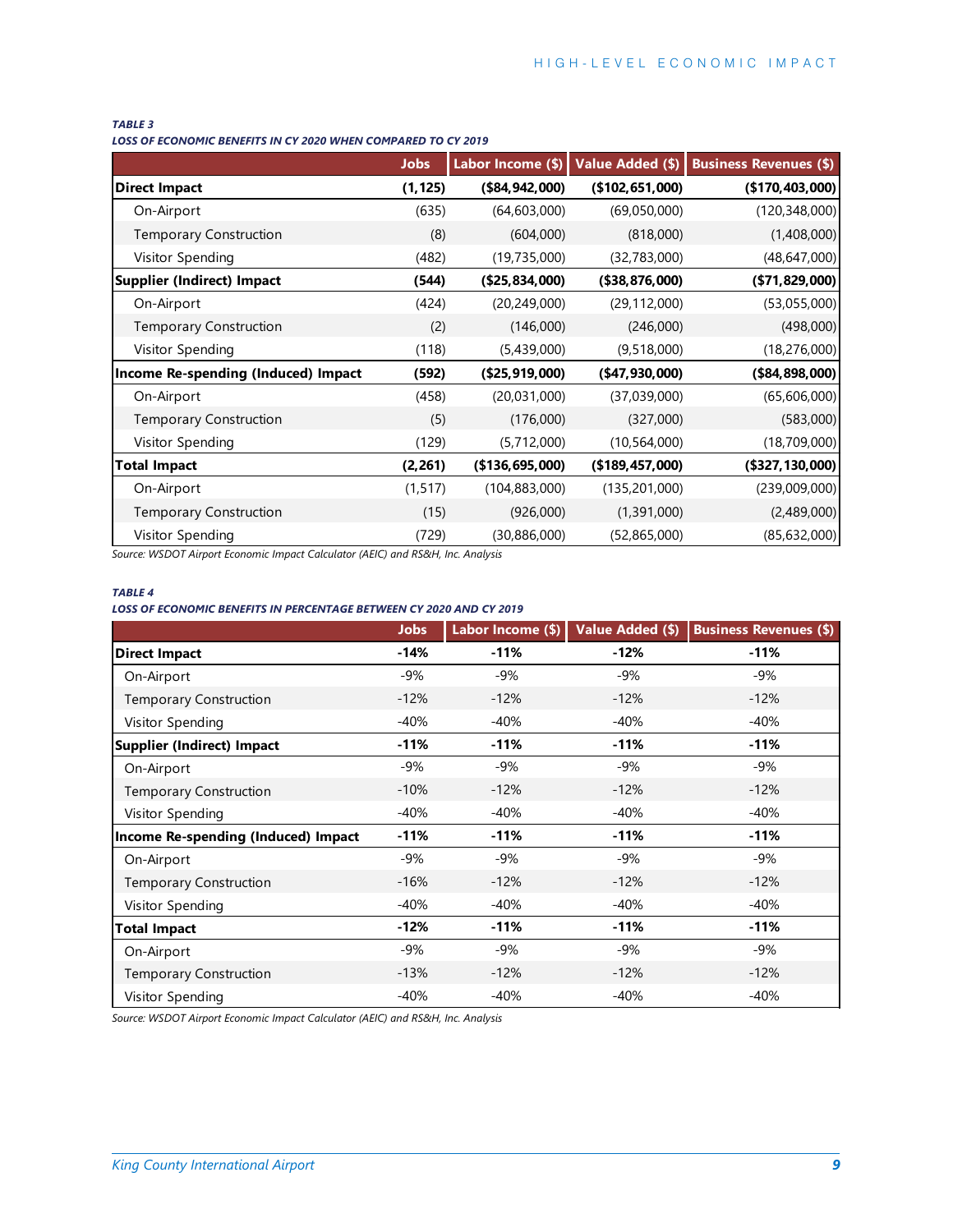As expected, the COVID-19 Pandemic has generated serious economic loss to the benefits generated by KCIA in all aspects. A 12 percent loss in total jobs and an 11 percent loss in value added and business revenues will have an economic impact in the region.

## <span id="page-11-0"></span>5 ECONOMIC IMPACT OF THE AIRPORT'S PROPOSED CAPITAL INVESTMENT PLAN

Looking into the future, King County International Airport will continue to be a significant contributor to the local and regional economy. A major contributor will be the recently proposed six-year capital investment plan (CIP) which at the time of this writing is budgeted for the next fiscal biennium (2021-22) at approximately \$61.5 million and for the 2021-2026 period at approximately \$197.5 million.

When considering the above budgeted CIP amounts, it is estimated that the 2021-22 CIP is anticipated to add a total of 643 jobs and \$210 million in economic benefits as shown in **Table 5**.

#### *TABLE 5*

|                                     | <b>Jobs</b> | Labor Income (\$) Value Added (\$) |            | <b>Business</b><br>Revenues (\$) | <b>Total Economic</b><br>$Impart(\$)$ |
|-------------------------------------|-------------|------------------------------------|------------|----------------------------------|---------------------------------------|
| <b>Direct Impact</b>                | 348         | 26,374,000                         | 35,729,000 | 61,521,000                       | 123,624,348                           |
| Supplier (Indirect) Impact          | 117         | 6.368.000                          | 10,699,000 | 21,698,000                       | 38,765,117                            |
| Income Re-spending (Induced) Impact | 178         | 7.788.000                          | 14.405.000 | 25,507,000                       | 47,700,178                            |
| <b>Total Impact</b>                 | 643         | 40,528,000                         | 60,834,000 | 108,726,000                      | 210,088,643                           |

#### *ECONOMIC BENEFITS OF KCIA'S CIP FOR CY 2021-22*

*Source: WSDOT Airport Economic Impact Calculator (AEIC) and RS&H, Inc. Analysis* 

When considering the budgeted 2021-26 CIP, it is anticipated to add a total of 2,064 jobs and \$718 million in economic benefits during this six-year period. **Table 6** shows a breakdown of these economic benefits.

#### *TABLE 6*

#### *ECONOMIC BENEFITS OF KCIA'S SIX YEAR CIP*

|                                     | <b>Jobs</b> | Labor Income (\$) Value Added (\$) |             | <b>Business</b><br>Revenues (\$) | <b>Total Economic</b><br>$Impart(\$)$ |
|-------------------------------------|-------------|------------------------------------|-------------|----------------------------------|---------------------------------------|
| <b>Direct Impact</b>                | 1,118       | 84,697,000                         | 114,741,000 | 197,569,000                      | 397,008,118                           |
| Supplier (Indirect) Impact          | 373         | 20,450,000                         | 34,359,000  | 69,691,000                       | 124,500,373                           |
| Income Re-spending (Induced) Impact | 573         | 25,009,000                         | 61,934,000  | 109,700,000                      | 196,643,573                           |
| <b>Total Impact</b>                 | 2,064       | 130, 156, 000                      | 211,034,000 | 376,960,000                      | 718, 152, 064                         |

*Source: WSDOT Airport Economic Impact Calculator (AEIC) and RS&H, Inc. Analysis*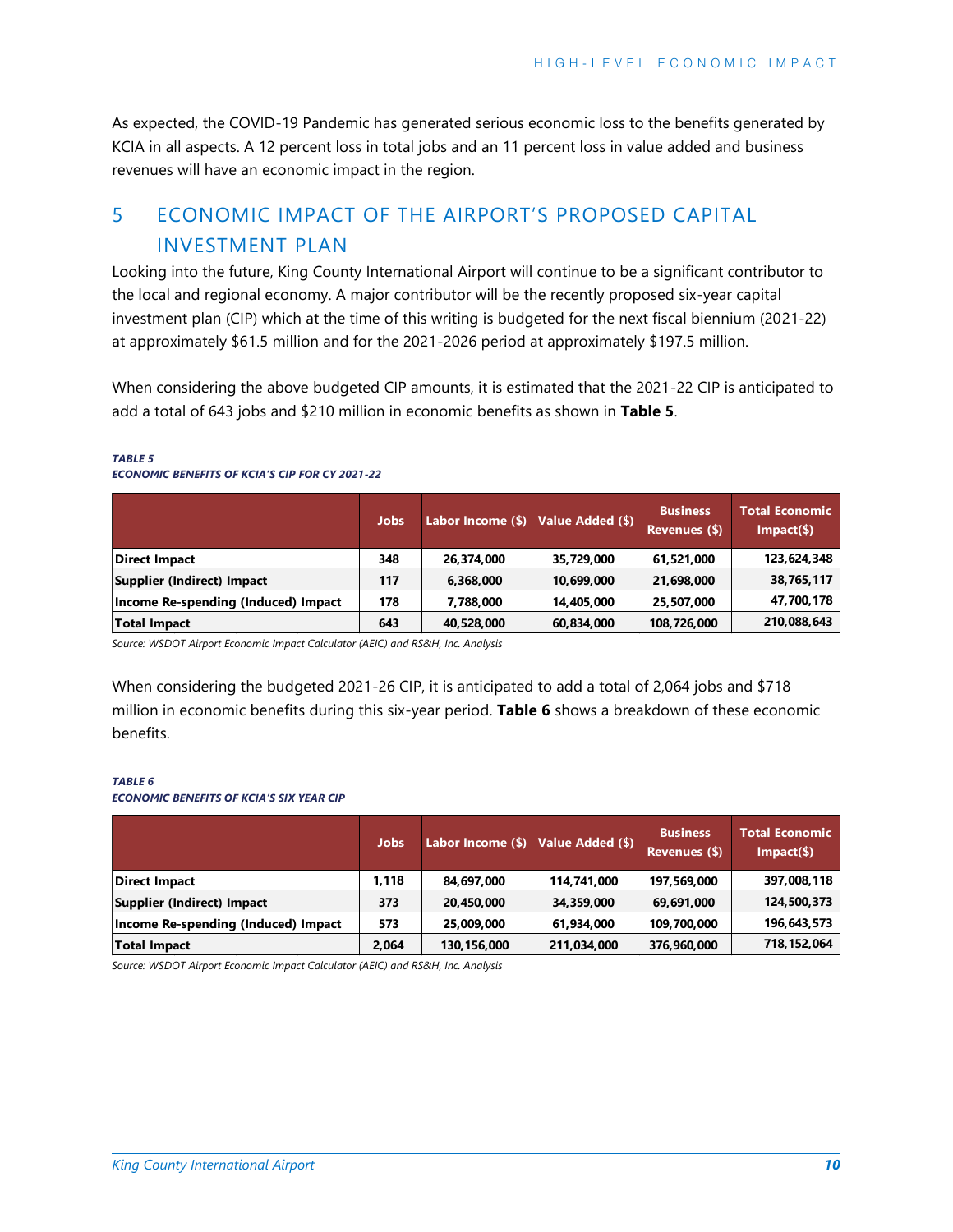## <span id="page-12-0"></span>6 CONCLUSIONS

As previously discussed, King County International Airport - Boeing Field historically has been a major contributor to the regional and State economy. In CY 2019 the Airport contributed to a total of 18,412 jobs and approximately \$5,902 million in economic impact, though in CY 2020 due to the impact caused by the COVID-19 pandemic KCIA's contribution to the economy is estimated to have declined by approximately 11 percent or nearly \$327 million in economic benefits and 2,261 jobs.

On a positive note, KCIA's capital improvement program for CY 2020 will help the regional economy as it is expected to add an estimated 102 new jobs and \$34,423,102 in economic benefits. **Tables 7-9** show a summary of the economic impact for 2019 and 2020.

#### <span id="page-12-1"></span>*TABLE 7*

#### *CY 2019 TOTAL ECONOMIC IMPACT*

|                                     | <b>Jobs</b> | Labor Income (\$) | Value Added (\$) | <b>Business</b><br>Revenues (\$) | <b>Total Economic</b><br>$Im$ pact $(\$)$ |
|-------------------------------------|-------------|-------------------|------------------|----------------------------------|-------------------------------------------|
| <b>Direct Impact</b>                | 7,963       | 757,493,000       | 889,237,000      | 1,528,793,000                    | 3,175,530,963                             |
| Supplier (Indirect) Impact          | 4,998       | 245,059,000       | 359,233,000      | 660,300,000                      | 1,264,596,998                             |
| Income Re-spending (Induced) Impact | 5,451       | 238,694,000       | 441,371,000      | 781,747,000                      | 1,461,817,451                             |
| <b>Total Impact</b>                 | 18,412      | 1,241,246,000     | 1,689,841,000    | 2,970,840,000                    | 5,901,945,412                             |

*Source: WDOT Airport Economic Impact Calculator (AEIC) and RS&H, Inc. Analysis*

#### *TABLE 8*

#### *CY 2020 TOTAL ECONOMIC IMPACT*

|                                     | Jobs.  | Labor Income (\$) | Value Added (\$) | <b>Business</b><br>Revenues (\$) | <b>Total Economic</b><br>$Im$ pact $($ \$) |
|-------------------------------------|--------|-------------------|------------------|----------------------------------|--------------------------------------------|
| <b>Direct Impact</b>                | 6,838  | 672,551,000       | 786,586,000      | 1,358,390,000                    | 2,817,533,838                              |
| Supplier (Indirect) Impact          | 4.454  | 219,225,000       | 320,357,000      | 588,471,000                      | 1,128,057,454                              |
| Income Re-spending (Induced) Impact | 4.859  | 212,775,000       | 393,441,000      | 696.849.000                      | 1,303,069,859                              |
| Total Impact                        | 16,151 | 1,104,551,000     | 1,500,384,000    | 2,643,710,000                    | 5,248,661,151                              |

*Source: WDOT Airport Economic Impact Calculator (AEIC) and RS&H, Inc. Analysis*

#### *TABLE 9*

#### *ECONOMIC BENEFITS OF KCIA'S CIP FOR CY 2020*

| <b>Impact Type</b>                  | <b>Jobs</b> | Labor Income (\$) Value Added (\$) |             | <b>Business</b><br>Revenues (\$) | <b>Total Economic</b><br>$Impat(\$))$ |
|-------------------------------------|-------------|------------------------------------|-------------|----------------------------------|---------------------------------------|
| <b>Direct Impact</b>                | 57          | 4,321,000                          | 5,854,000   | 10,080,000                       | 20,255,057                            |
| <b>Supplier (Indirect) Impact</b>   | 18          | 1.043.000                          | 1,752,000   | 3,554,000                        | 6,349,018                             |
| Income Re-spending (Induced) Impact | 27          | 1,277,000                          | 2,362,000   | 4,180,000                        | 7,819,027                             |
| <b>Total Impact</b>                 | 102         | \$6,641,000                        | \$9,968,000 | \$17,814,000                     | 34,423,102                            |

*Source: WDOT Airport Economic Impact Calculator (AEIC) and RS&H, Inc. Analysis*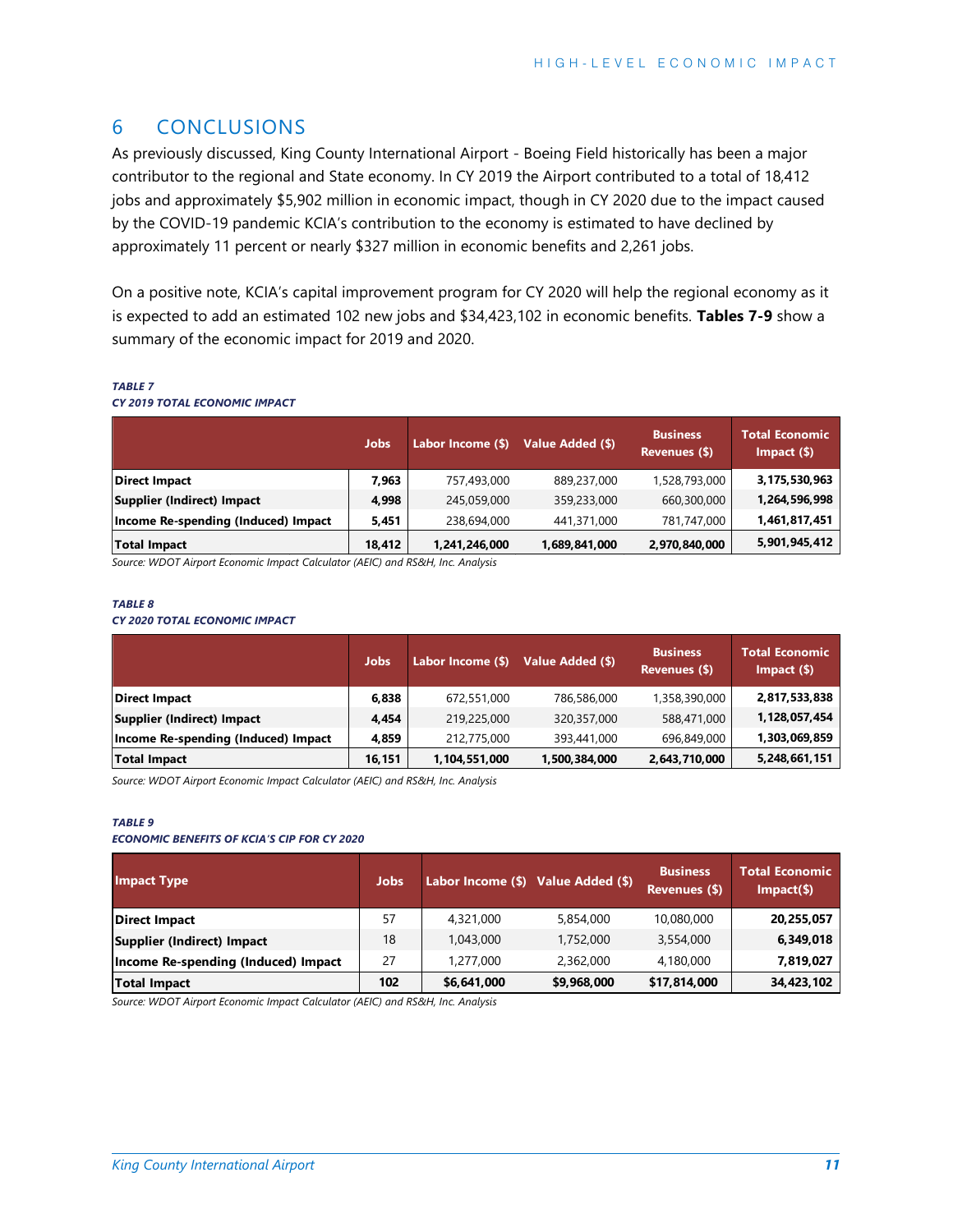Looking into the future, the Airport will continue to be a significant contributor to, and critical driver of, the local and regional economic recovery from the devasting economic effects of COVID-19. KCIA's capital improvement program for the next fiscal biennium (2021-22) is approximately \$61.5 million which is anticipated to add approximately 600 new jobs and \$210 million in economic benefits. Additionally, the CIP for the next six years (2021-2026) is budgeted at approximately \$197.5 million which is anticipated to add approximately 2,000 new jobs and \$718 million in economic benefits to the State and local economy.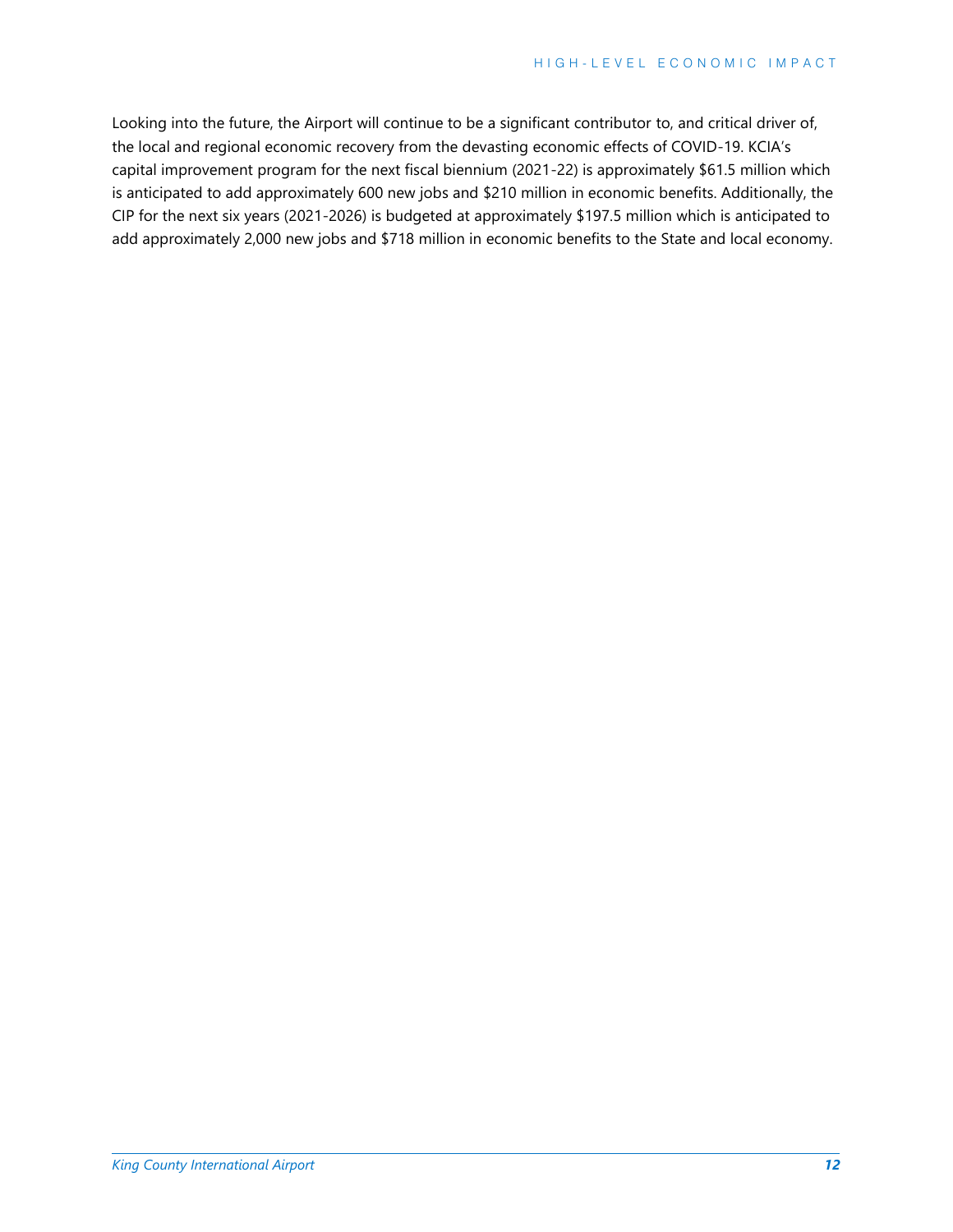# APPENDIX 1 VIRTUAL SURVEY FORM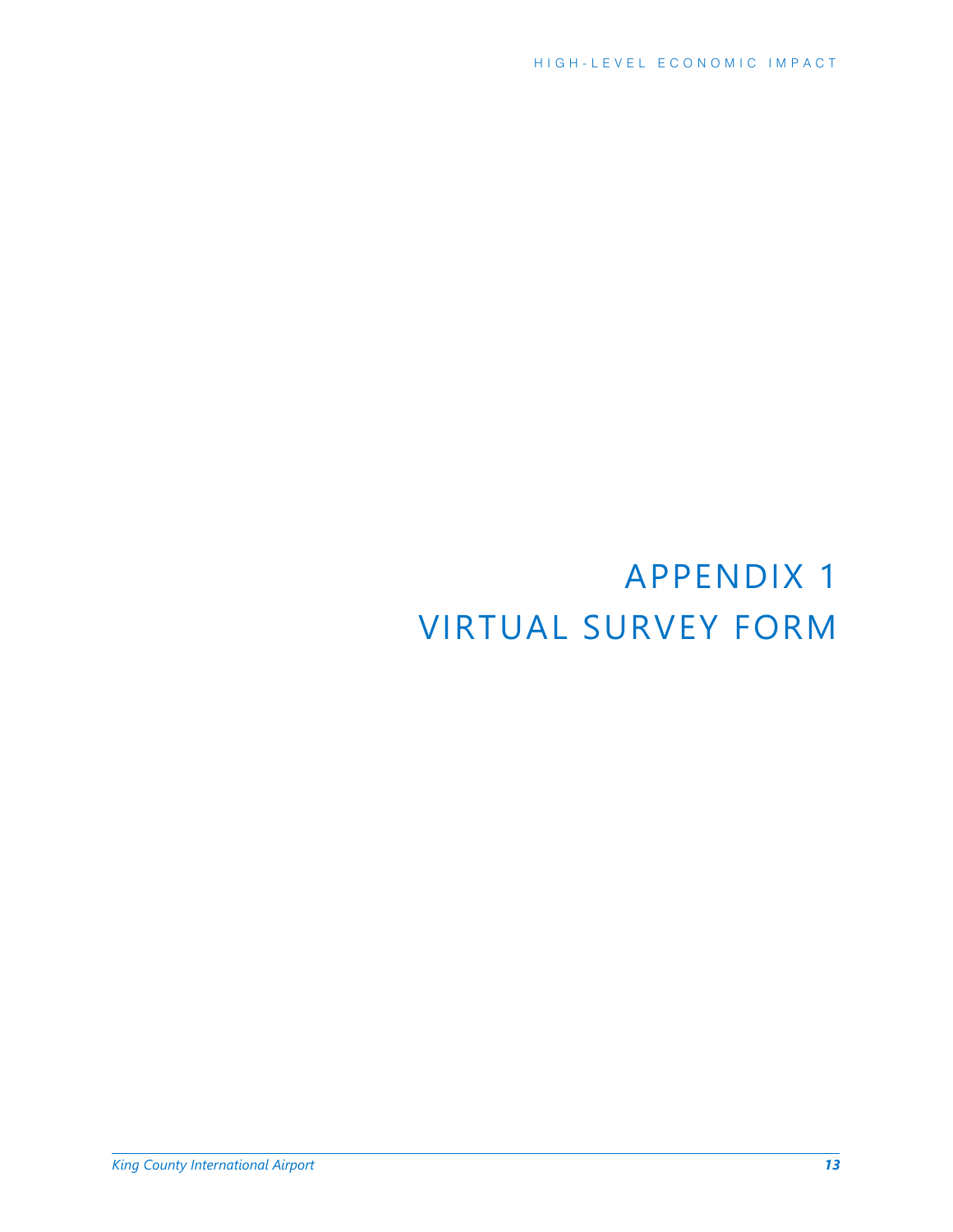

## King County International Airport Tenant / User Economic Impact Survey

#### Introduction

**King County International Airport is conducting a survey for an aviation economic impact study for the airport and its economic impact on the community. Please provide the requested information for Calendar Year 2019 and where indicated for the first six months (January to June) of year 2020.**

**The survey will take approximately 15 minutes to complete with roughly 25 questions. While taking the survey, questions with an "\*" are required to be filled out.**

*All information provided will be strictly CONFIDENTIAL. All information will be used and presented on an aggregate basis, no individual information will be presented or stored in any form. All information that is provided will be securely destroyed and disposed after its use.*

**Thank you for participating in our survey. Your feedback is important.**



## King County International Airport Tenant / User Economic Impact Survey

General Information

\* 1. Business / Tenant Name

- \* 2. First and Last Name of Contact Person
- \* 3. Phone Number of Contact Person (ex. 2065551234)

\* 4. Email of Contact Person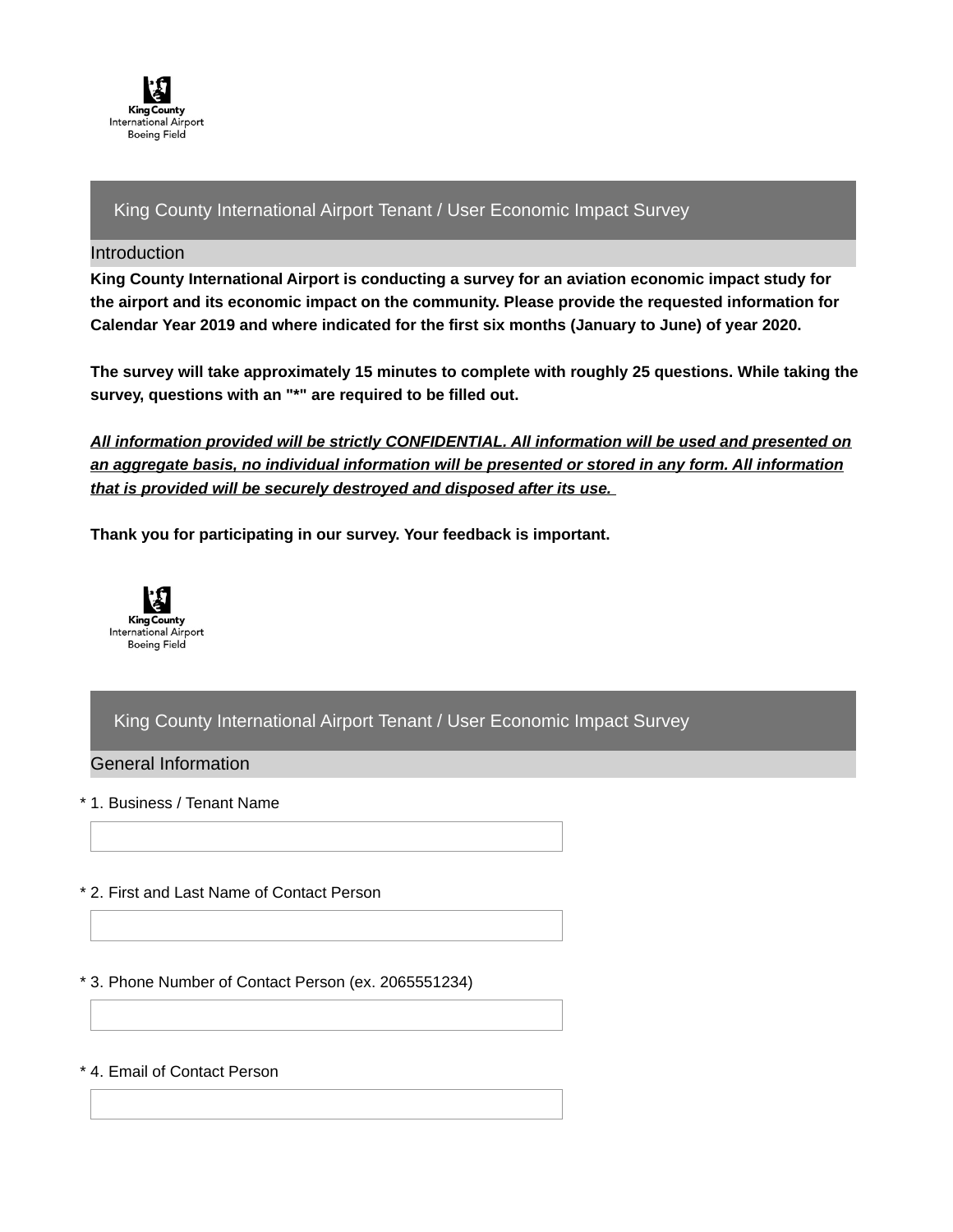

## King County International Airport Tenant / User Economic Impact Survey

#### \* 5. Type of Business

| Airline                                                                                                             | Aviation Training and Education                              |
|---------------------------------------------------------------------------------------------------------------------|--------------------------------------------------------------|
| Air Cargo / Freight Forwarder                                                                                       | Commercial / Retail                                          |
| Airport Terminal Concessions (Rental Car/Food & Beverage)                                                           | Government                                                   |
| Aircraft Manufacturing / Aircraft Manufacturing Supplier                                                            | Industrial / Non-aviation Related Manufacturing / Industrial |
| Aircraft Repair                                                                                                     | Park<br><b>Medical Evacuation Services</b>                   |
| Aircraft Support Service Provider (Aircraft Maintenance,<br>Aircraft Detailing) FBO / Air Taxi / Corporate Aviation | Miscellaneous Manufacturing                                  |
| Other (please specify)                                                                                              |                                                              |
|                                                                                                                     |                                                              |
|                                                                                                                     |                                                              |



King County International Airport Tenant / User Economic Impact Survey

Employment *(as of December 31, 2019 / July 31, 2020)*

\* 6. At King County International Airport: How many full-time employees?

| CY 2019                        |  |
|--------------------------------|--|
| First Six Months of CY<br>2020 |  |

\* 7. At King County International Airport: How many part-time employees?

| CY 2019                        |  |
|--------------------------------|--|
| First Six Months of CY<br>2020 |  |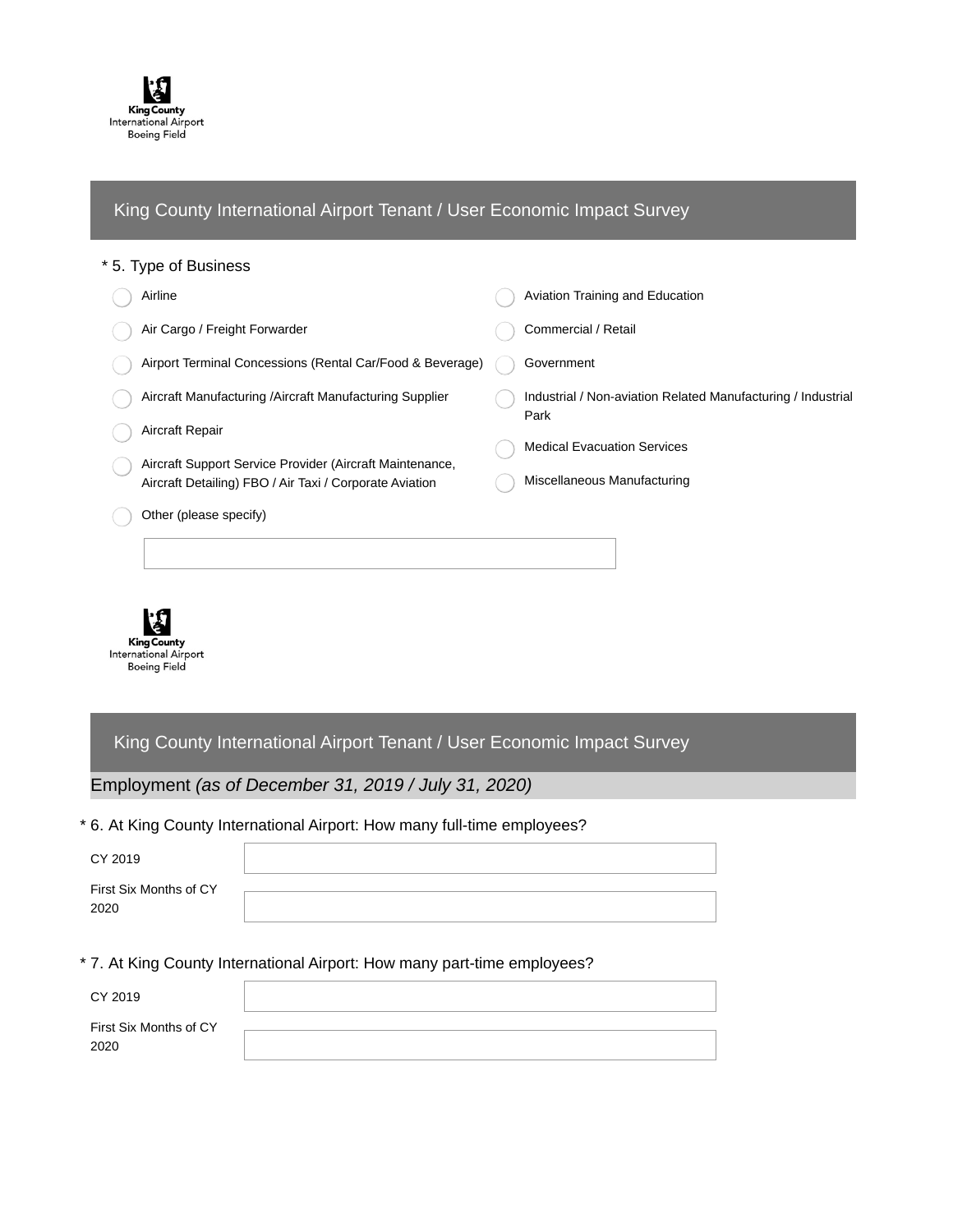## \* 8. Off Airport: How many full-time employees?

| CY 2019                        |  |
|--------------------------------|--|
| First Six Months of CY<br>2020 |  |

\* 9. Off Airport: How many part-time employees?

| CY 2019                        |  |
|--------------------------------|--|
| First Six Months of CY<br>2020 |  |
|                                |  |

\* 10. Total number of employees who work at King County International Airport and reside in King County

| CY 2019                        |  |
|--------------------------------|--|
| First Six Months of CY<br>2020 |  |

**King County International Airport Boeing Field** 

King County International Airport Tenant / User Economic Impact Survey

\* 11. Is your Corporate headquarters located in King County?



No



King County International Airport Tenant / User Economic Impact Survey

## \* 12. Where is your corporate office located?

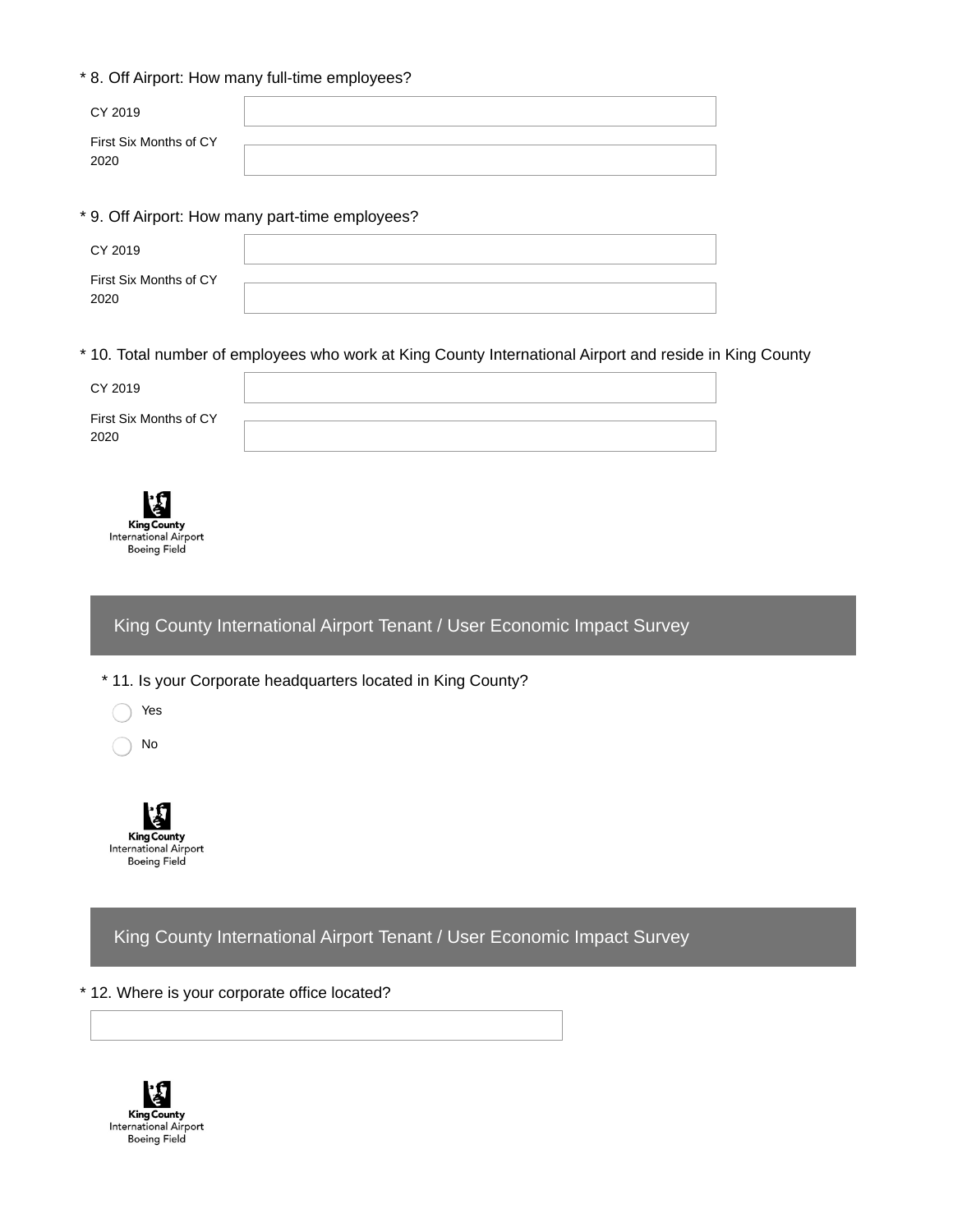## King County International Airport Tenant / User Economic Impact Survey

\* 13. Other office/facilities in the King County region (King County, Pierce, Snohomish Counties)

Yes

No



## King County International Airport Tenant / User Economic Impact Survey

14. Where are your other office/facilities in the King County region (King County, Pierce, Snohomish Counties) \* located?



King County International Airport Tenant / User Economic Impact Survey

#### Company Annual Revenues

15. For your business(es) operations at King County International Airport, what were your approximate total \* annual revenues in CY 2019 and first six months of CY 2020 in thousands of dollars?

CY 2019 Revenues

First Six Months in CY 2020 Revenues





King County International Airport Tenant / User Economic Impact Survey

Company Annual Expenditures (*for CY 2019 / First six months of CY 2020*)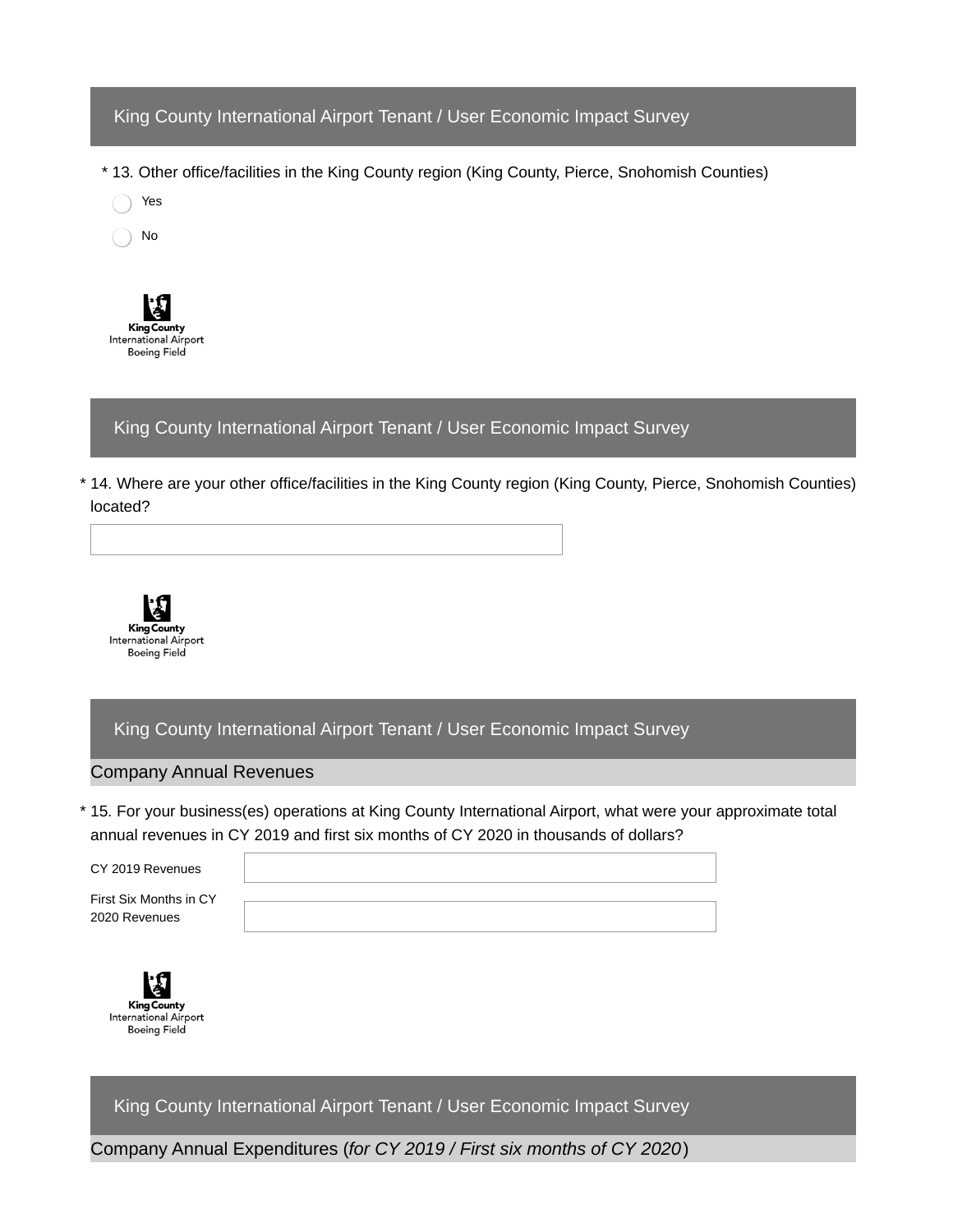16. Total annual payroll of your company's employees who work at King County International Airport, excluding \* fringe benefits, in thousands of dollars:

| CY 2019                        |  |
|--------------------------------|--|
| First Six Months in<br>CY 2020 |  |

17. Total annual expenditures (payroll, benefits, etc.) for your company's employees who work at King County \* International Airport/Boeing Field in thousands of dollars:

| CY 2019             |  |  |
|---------------------|--|--|
| First Six Months in |  |  |
| CY 2020             |  |  |

18. Total payroll taxes paid by your business related to operations at King County International Airport in \* thousands of dollars:

| CY 2019                        |  |
|--------------------------------|--|
| First Six Months in<br>CY 2020 |  |

19. Property taxes paid by your business related to operations at King County International Airport in \* thousands of dollars:

| CY 2019                        |  |
|--------------------------------|--|
| First Six Months in<br>CY 2020 |  |

20. Business related taxes and fees paid by your business associated with operations at King County \* International Airport in thousands of dollars

| CY 2019                        |  |
|--------------------------------|--|
| First Six Months in CY<br>2020 |  |

21. Average annual expenditures for capital improvements paid by your business for operations at King \*County International Airport in thousands of dollars:

| CY 2019                        |  |
|--------------------------------|--|
| First Six Months in CY<br>2020 |  |